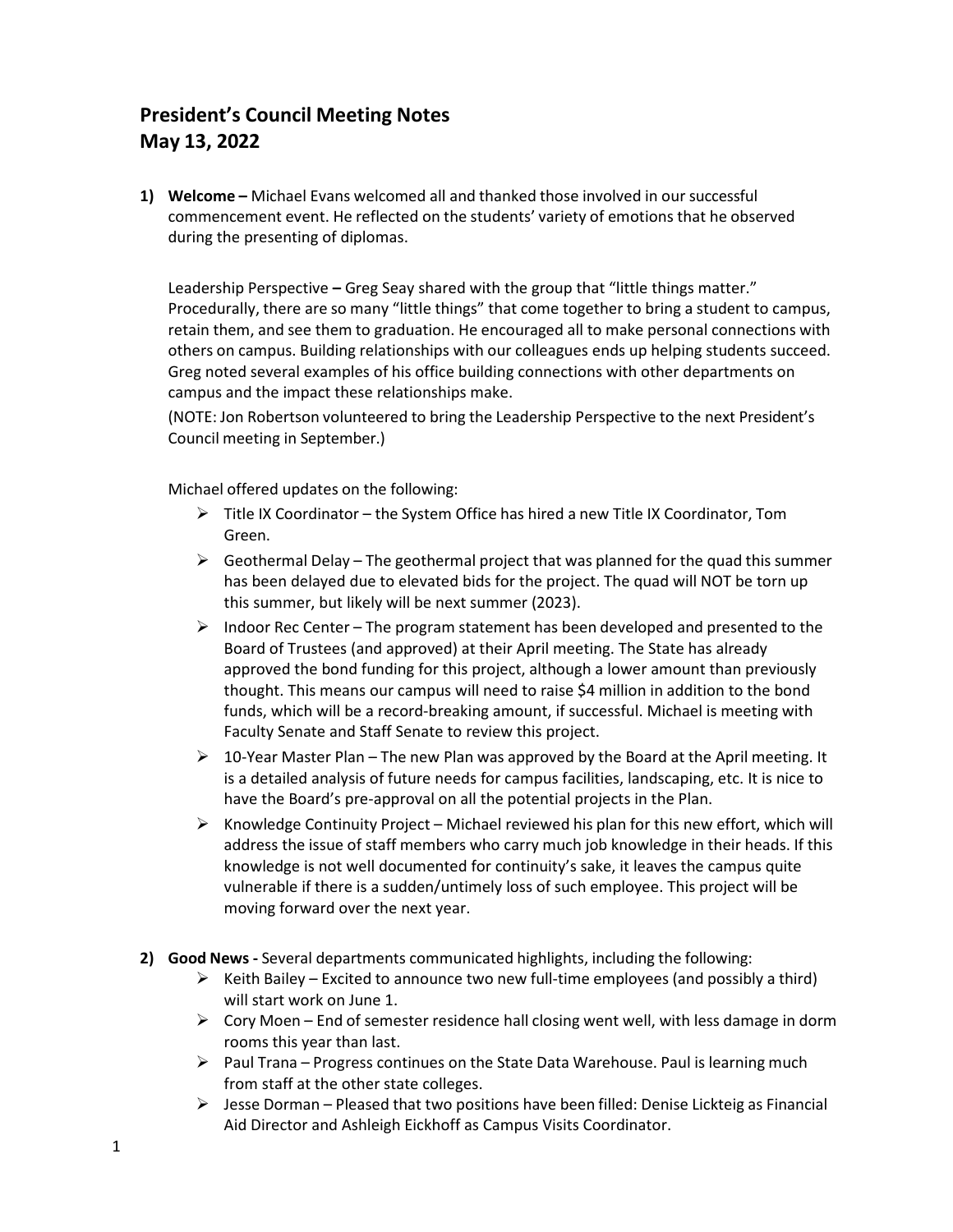$\triangleright$  Wayne Albury – Our new football coach, Phil Ockinga, has hired an Offensive Coordinator (H.T. Kinney) and continues to search for a Defensive Coordinator.

## **3) Updates**

- a. **HLC Follow-Up**  Tim Borchers reported that the HLC report has arrived. He shared a summary of the good news, compliments, and recommendations. Peru State has met all the criteria for accreditation. Tim asked all to continue working on the recommendations so that we are prepared for the next review. Good record-keeping is very helpful when it comes to evidence-gathering and will help with our 2025 - 26 report.
- b. **Enrollment –** Jesse Dorman reported that freshman enrollment is trending behind. Last year, we had a high number of freshmen athletes, which will not be the case this year. Currently, Orientation registration is behind 23% compared to last year. Housing reservations are similarly behind for freshmen, yet significantly up for returning students. We have added many scholarships that should attract more students, and we are getting the scholarships out early to potential students. Many high school seniors are still early in their selection process.
- c. **Facilities** Keith Bailey reported on the following:
	- $\triangleright$  Grounds All grounds were spruced up for graduation. Currently, we are using an outside contractor for mowing, but with the new staff coming on June 1, we will be able to do more grounds work.
	- $\triangleright$  HVAC Exciting to get this work done. We have purchased the supplies to complete HVAC work in several buildings and now need to get the contractors scheduled.
	- $\triangleright$  Cooling Tower This has been cleaned and is operating much better.
	- $\triangleright$  New Boilers Two new boilers have been installed. It is great to have new, reliable equipment.
	- $\triangleright$  Vans The vandalism has been repaired.
	- $\triangleright$  Lighting We hope to update the lighting in the Fieldhouse. Hopefully, this work will begin before the fall semester starts.

## **4) Q&A**

- $\triangleright$  Q Should staff use the work order form to report facility requests? A – Yes, however if the need is immediate, please call the office instead (ext. 2257).
- $\triangleright$  Q When will the new tuition rates be approved?
- $\triangleright$  A At the June BOT meeting.

## **5) Announcements**

- $\triangleright$  Senior Art Show is still on display in the art gallery. Go see it!
- $\triangleright$  Paul Hinrichs has a new grandson Barrett Paul Wheeler
- $\triangleright$  Jon Robertson thanked all who replied to email requests from the auditors. He reminded all that the end of the fiscal year is coming, so please submit receipts asap - refer to email from Jon for deadlines.
- $\triangleright$  First two Orientations will be May 20 and 25.
- $\triangleright$  Athletics is holding their annual golf fundraiser on May 27 in Nebraska City.